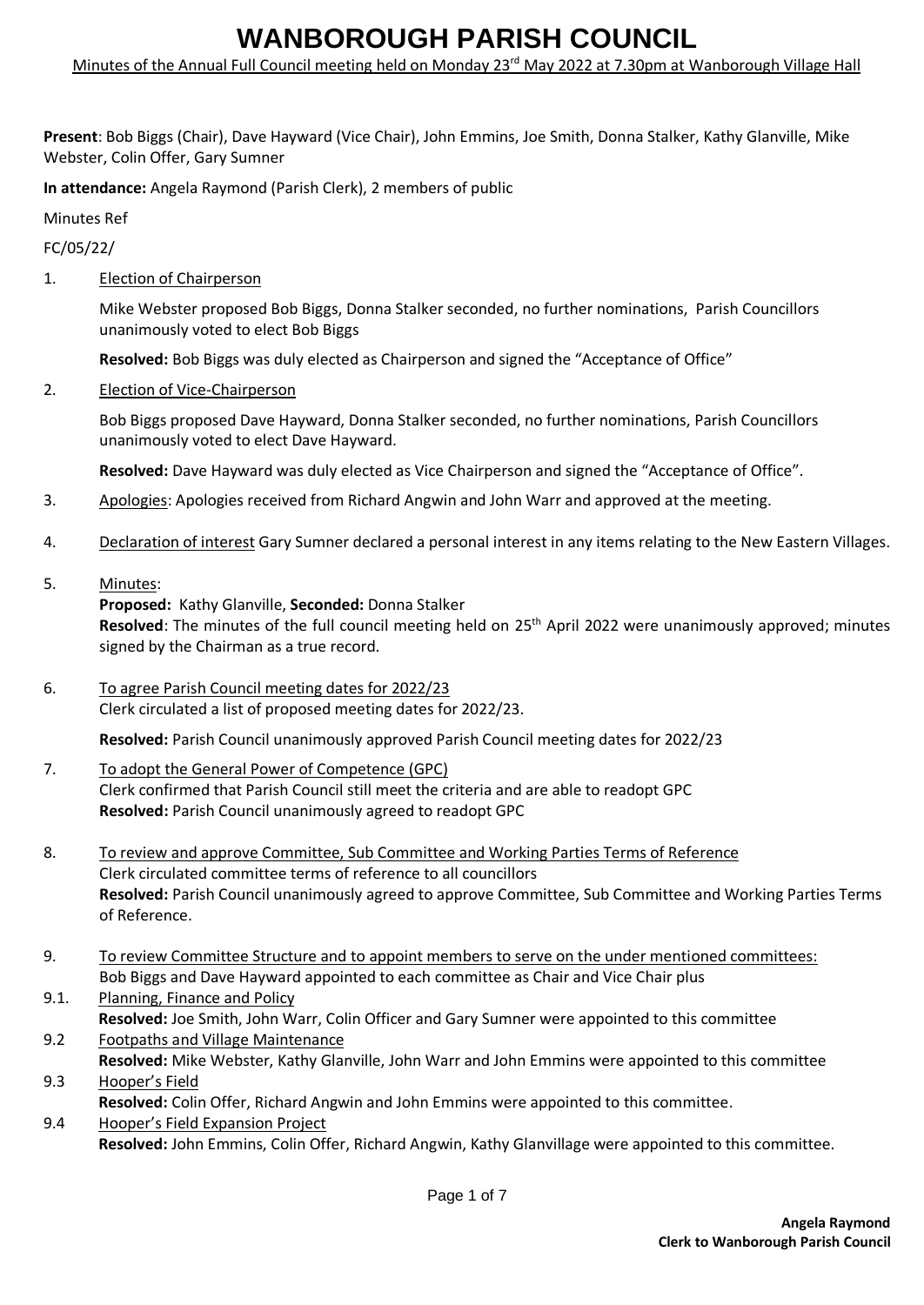### 9.5 Allotments **Resolved:** Donna Stalker and Joe Smith were appointed to this committee.

- 10. Nominations of Chairs of Committees
- 10.1 Planning, Finance and Policy **Resolved:** Dave Hayward appointed Chair of this committee
- 10.2 Footpaths and Village Maintenance **Resolved:** Mike Webster appointed Chair of this committee
- 10.3 Hooper's Field **Resolved:** Colin Offer appointed Chair of this committee
- 10.4 Hooper's Field Expansion Project **Resolved:** John Emmins appointed Chair of this committee 10.5 Allotments

**Resolved:** Bob Biggs appointed Chair of this committee

- 11. To appoint members to serve on the following subcommittee
- 11.1 Staffing **Resolved:** Kathy Glanville, Bob Biggs and Dave Hayward appointed to this sub committee.
- 12 To appoint representatives on the under mentioned bodies as required:
- 12.1 Village Hall Management Committee Kathy Glanville and Gary Sumner to attend on a rota basis.
- 12.2 Swindon Local Council Forum Bob Biggs
- 12.3 Woodland Trust / Community Forest Dave Hayward

### **THE MEETING WILL BE ADJOURNED FOR PUBLIC QUESTIONS**

*A resident stated that there was an accident on the High Street on Friday evening (20th May) a car drove into the new build out - located near Manor Orchard. She also raised a few other concerns with the Traffic calming:-*

- *As you come out of The Plough, the cars parked on the right makes it difficult to see as you come out of the car park*
- *There isn't room to stop by the build out by The Plough, you have to stop next to Chapel Lane where the road is wider.*
- *There is nothing to slow the traffic coming down Callas Hill, cars drive very fast in the area and this is where the traffic needs to be slowed down otherwise there will be many more accidents near Manor Orchard.*
- *Although not finished yet the build outs by the roundabout make the road very narrow, how will two cars pass, let alone anything bigger? visibility as you drive from Rotten Row looking up High Street with parked cars how will you see what's coming.*

*Bob Biggs confirmed that these points need to be raised with SBC Highways.*

*Gary Sumner stated that he is aware of the accident on the High Street and confirmed that one of the signs to warn drivers of the new build out had been removed, this has now been replaced and there will be new signage in place once the whole scheme is finished.*

*A resident raised a number of concerns in relation to the design of the SCR especially the design at the junction for the marsh ( dance studio & TW pumping station) and the exit/entrance for the properties Moorleaze house Moorleaze Lodge and Great Moorleaze farm. The current design gives exits from commonhead roundabout - Pack hill 4 within a very short space instead of the current 3 existing ones prior to the new roundabout. The one to the Moorleaze properties gives limited vision due to the new wall, very limited movement space due to turning in /out of a single vehicle lane, no ability for any large vehicle such as a fire engine, ambulance , a HGV, oil tanker, tractor or similar. Added to this is the pedestrian and cycle pathway which with the new alterations to the Highway Code will have priority and yet due to limited vision it is an accident risk. Copies of plans showing her concerns were circulated at the meeting.*

*She confirmed the ongoing difficulties she has had dealing with SBC Officers, she has contacted Robert Buckland MP and a meeting has been held with him.*

*Bob Biggs thanked the resident for bringing this to Parish Council's attention, he confirmed that Parish Council are due to meet with SBC Planning Officers on 13th June and confirmed would raise this matter with them at this meeting.*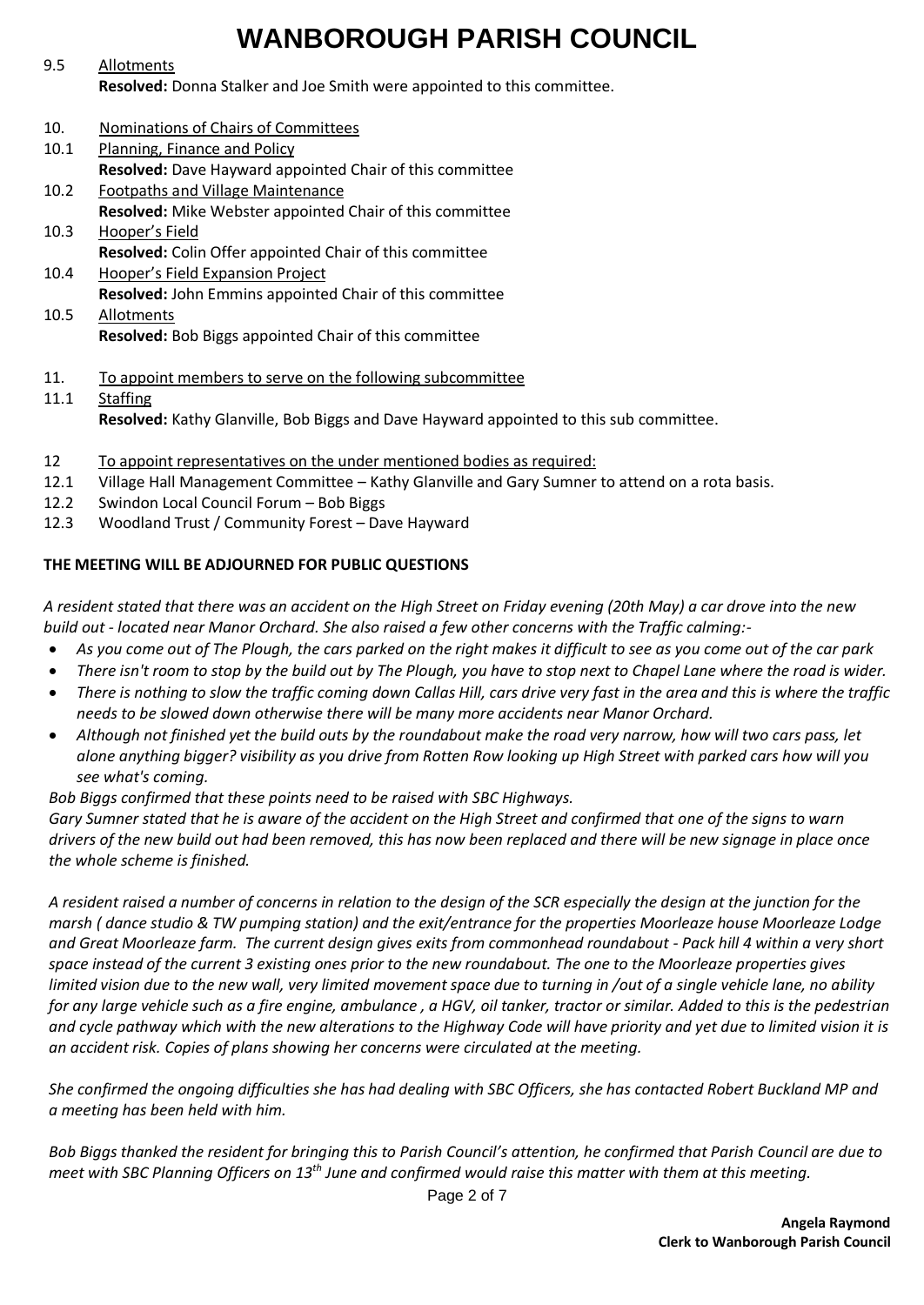### 13 Report from Ward Councillor.

Gary Sumner confirmed that Wanborough Road Closure will be from 6<sup>th</sup> June to 9<sup>th</sup> September. A drop in session at Village Hall was held to discuss any concerns residents have.

In relation to the "No Through Road" traffic regulation order, there is due to be a consultation on this and he will forward correspondence he has on this, but due to the changes on Wanborough Road this regulation order will need to be reviewed.

He confirmed that the double yellow lines on High Street will be a paler, primrose colour and narrower.

- 14 Planning:
- 14.1 To consider Planning Applications received: S/HOU/22/0618 - Dawes Place Kite Hill - Erection of two storey and single storey rear extensions. **Resolved:** Parish Council unanimously agreed to raise no objection
- 14.2 Notification of Planning Applications that have received consent S/COND/22/0526 - Land At Lotmead Farm Eastern Villages - Partial discharge of condition 38 (Archaeological Mitigation Strategy). S/HOU/22/0444 - 7 Adams Meadow - Erection of a single storey glass roof to rear.
- 15. To receive Clerk's Report & update on Action Points
- 15.1 To note the minutes of the Clerk's Forum meeting held on 26<sup>th</sup> April 2022, along with the additional information on CiL and S106
- 16. Highways
- 16.1 Traffic Regulation Order High Street double yellow lines
	- Clerk confirmed that SBC have agreed an extension until  $24^{th}$  May 2022 to allow Parish Council to discuss at this meeting. Parish Council discussed the proposed TRO and agreed to request that the lines are narrower and paler in colour. The lines already installed should be removed and replaced with the correct lines. John Emmins asked if the junction to Manor Orchard can be re-assessed, residents have mentioned to him that as you exit Manor Orchard with the new build out opposite, you now have to pull out into on coming traffic. Bob Biggs suggested adding this to the list of other concerns raised by residents (public questions) to send to SBC Highways Officer.
- 16.2 Wanborough Road To discuss recent correspondence received from SBC Highways Officer Parish Council agreed that the reply received from SBC Highways Officer is disappointing. Gary Sumner stated that it's the developer not SBC who are installing these changes. Bob Biggs stated that irrespective of who is carrying out the work, SBC Highways have approved the work and it is disappointing that what we have asked for is not being considered. It was agreed to follow up on these points at the NEV Liaison meeting.
- 16.3 20pmh zones update on the online survey In the absence of John Warr it was agreed to defer this item to next month.
- 17. Allotments
- 17.1 **Resolved:** The minutes of the committee meeting held on Monday 16th May 2022 were unanimously ratified.
- 18 Finance
- 18.1 To consider grant request from Wanborough Cricket Club Wanborough Cricket Club have asked for a grant towards the cost of purchasing a BBQ and Freezer. Colin Offer asked where they plan to store the BBQ and the gas cylinder. Mike Webster confirmed that he might have a small freezer that the cricket club could use.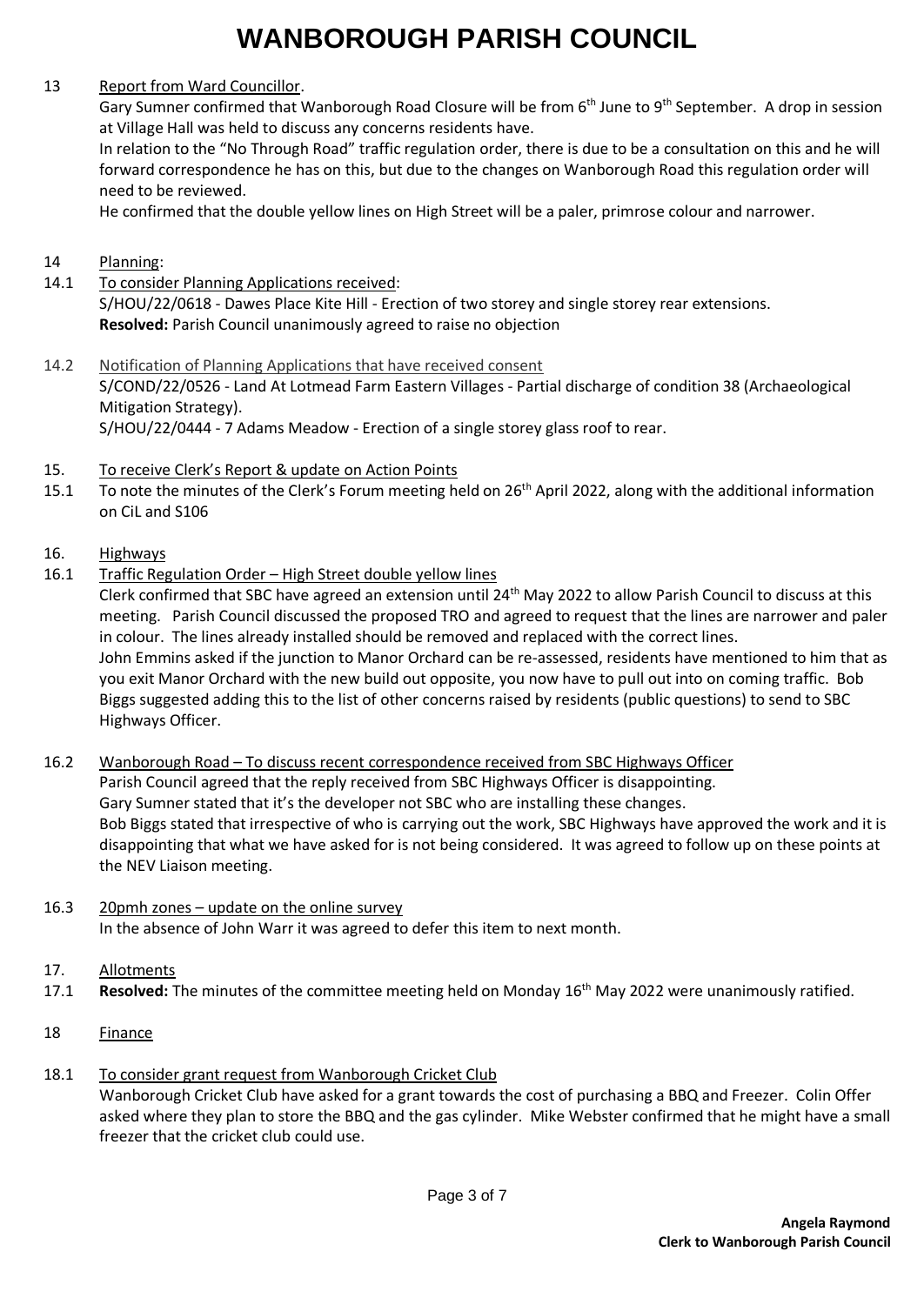**Resolved:** Subject to confirmation of storage arrangements for the gas cylinder, Parish Council confirmed that they would agree to contribute to the purchase of a BBQ that should be made available for all clubs to use.

- 18.2 Internal Audit Report for the financial year to 31<sup>st</sup> March 2022 A copy of the Internal Audit Report was circulated to all Councillors. Clerk confirmed there a few items highlighted by the Internal Auditor that will need to be reviewed at the next Finance, Planning and Policy Committee meeting.
- 18.3 To approve the AGAR Section 1 Annual Governance Statement 2021/22 **Resolved:** Parish Council unanimously agreed to approve the AGAR section 1 Annual Governance Statement, Bob Biggs duly signed.
- 18.4 To approve the AGAR Section 2 Accounting Statements 2021/22 **Resolved:** Parish Council unanimously agreed to approve the AGAR section 2 Accounting Statement, Bob Biggs duly signed.
- 18.5 Payment Schedule for May 2022 **Proposed:** Dave Hayward, **Seconded:** Donna Stalker **Resolved:** Parish Council unanimously approved the payment schedule for May 2022 totalling as follows:<br> **Resolved:** Cauncil 60:10 014 478 10 Parish Council £14,478.19

| Parish Council | L14,4/0.19 |
|----------------|------------|
| Direct Debit   | £6.00      |
| Hooper's Field | £1,235.83  |

### 18.6 Monthly Cash Flow Statement

Monthly cash flow statement showing total spend vs budget was circulated to all councillors and approved at the meeting.

Meeting closed at 9.25pm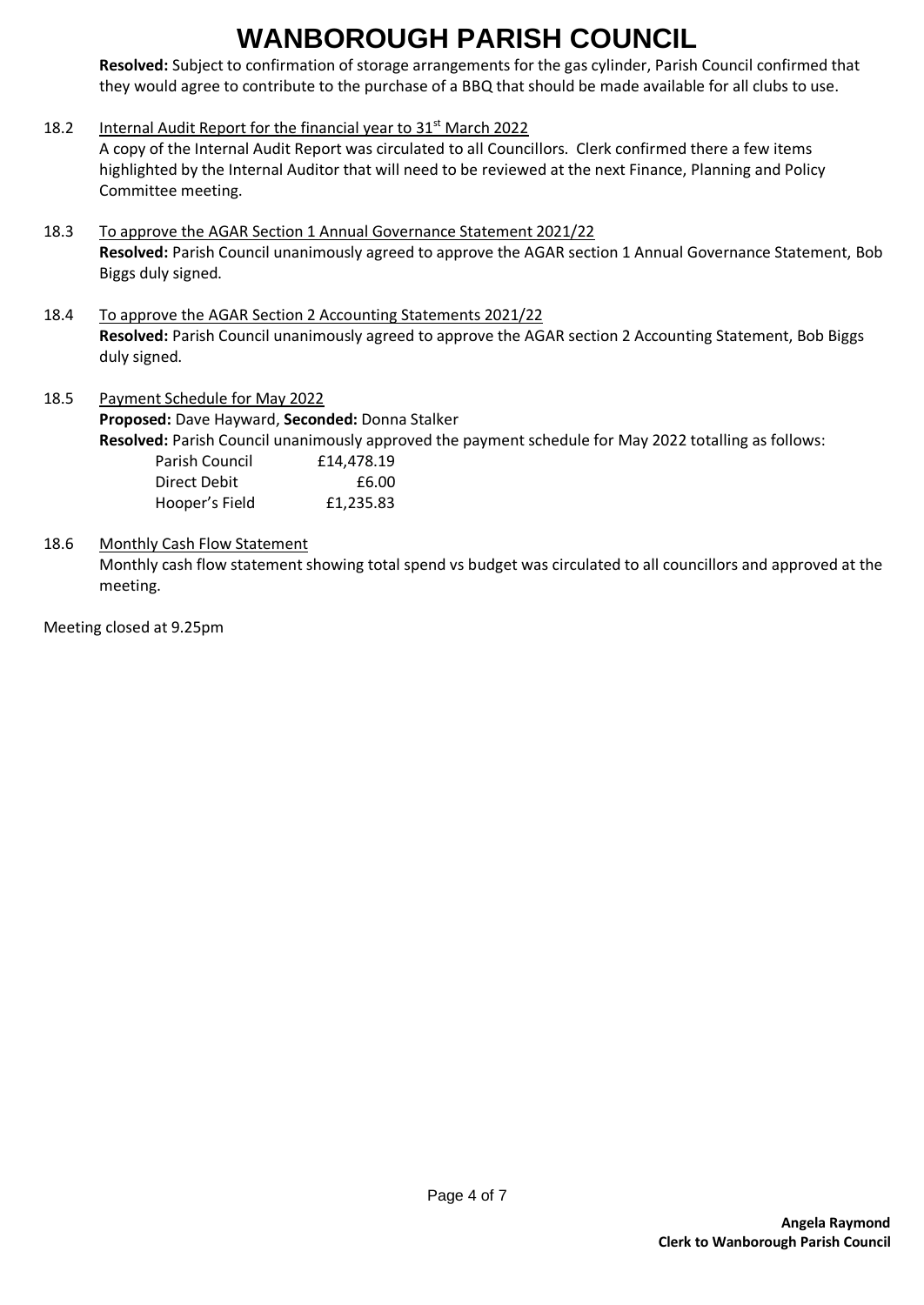### **CLERK'S REPORT 23 rd May 2022**

#### 1. Annual Assembly - 9<sup>th</sup> May 2022

Very well attended. I have sent a note to thank Jessica from Headland Archaeology for her presentation which was very well received by those in attendance.

Anita Basevi gave a presentation about the Lyden.

Parish Council committee chairs presented their annual reports and this presentation has been put on the website.

- 2. Croft Yard Street naming
- a. E-mail circulated confirming reason why Parish Council's 1<sup>st</sup> & 2<sup>nd</sup> choice could not be used. Caswell Close was suggested instead. I have gained permission from Angela Caswell, who has confirmed she would be honoured to have a street name, named after her husband / family. This has been agreed with SBC and they have confirmed Caswell Close will be the new street name.
- 3. Hooper's Field Sports Facility
- a. Covid-19 pop up vaccine clinic on 25<sup>th</sup> May 2022.
- 4. Footpaths & Village Maintenance
- a. Meeting with SBC's Rights of Way Officer to discuss outstanding maintenance work, signage and priorities. The aim is to replace some of the difficult stiles on footpaths WA29, WA30 and WA31 (behind High Street and across to Horpit) with either kissing gates or swing gates. Also looking to unblock footpath WA24 (from Moat Cottage to Florist) which has been blocked by the landowner for many years.
- b. Second wildflower area has been planted on Kite Hill. I will monitor how this goes to see if any further planting is needed.

#### 5. Rodway Sculpture

New sculpture has now been installed at Rodway footpath. Article confirming installation has been included in the Lyden. Final payment has now been paid to the artist / chainsaw carver.

- 6. Queen's Platinum Jubilee Event
- a. Beacon lighting 2<sup>nd</sup> June 2022 Beacon has been ordered, Helen James has agreed to play the Bugle at 9.40pm, Beacon will be lit at 9.45pm. Church bells will ring from 9.45pm to 10pm
- b. Picnic in the Park Church Meadow 3<sup>rd</sup> June 2022 Volunteers needed for setting up marquees on Thursday morning, Marshalls needed on 3rd June
- 7. Defibrillator Training
- a. Training was held on 18<sup>th</sup> May 2022, very well attended and those who attended felt it was a worthwhile session. I would suggest holding another in 1 years' time in Wanborough this time.
- 8. Assistant Clerk

Staffing committee will be holding interviews on Monday 6<sup>th</sup> June 2022

- 9. Future Meetings
	- $24<sup>th</sup>$  May 2022 How healthy is your Parish Teams meeting volunteer needed to attend this meeting
	- 26<sup>th</sup> May 2022 Swindon Local Council Forum 7pm Civic Offices Bob Biggs
	- $13<sup>th</sup>$  June 2022 NEV Liaison meeting 2pm Bob Biggs & Dave Hayward
	- 20th June 2022 Footpaths & Village Maintenance Committee 7.30pm Hooper's Field
	- $27<sup>th</sup>$  June 2022 Full Council meeting 7.30pm Wanborough Village Hall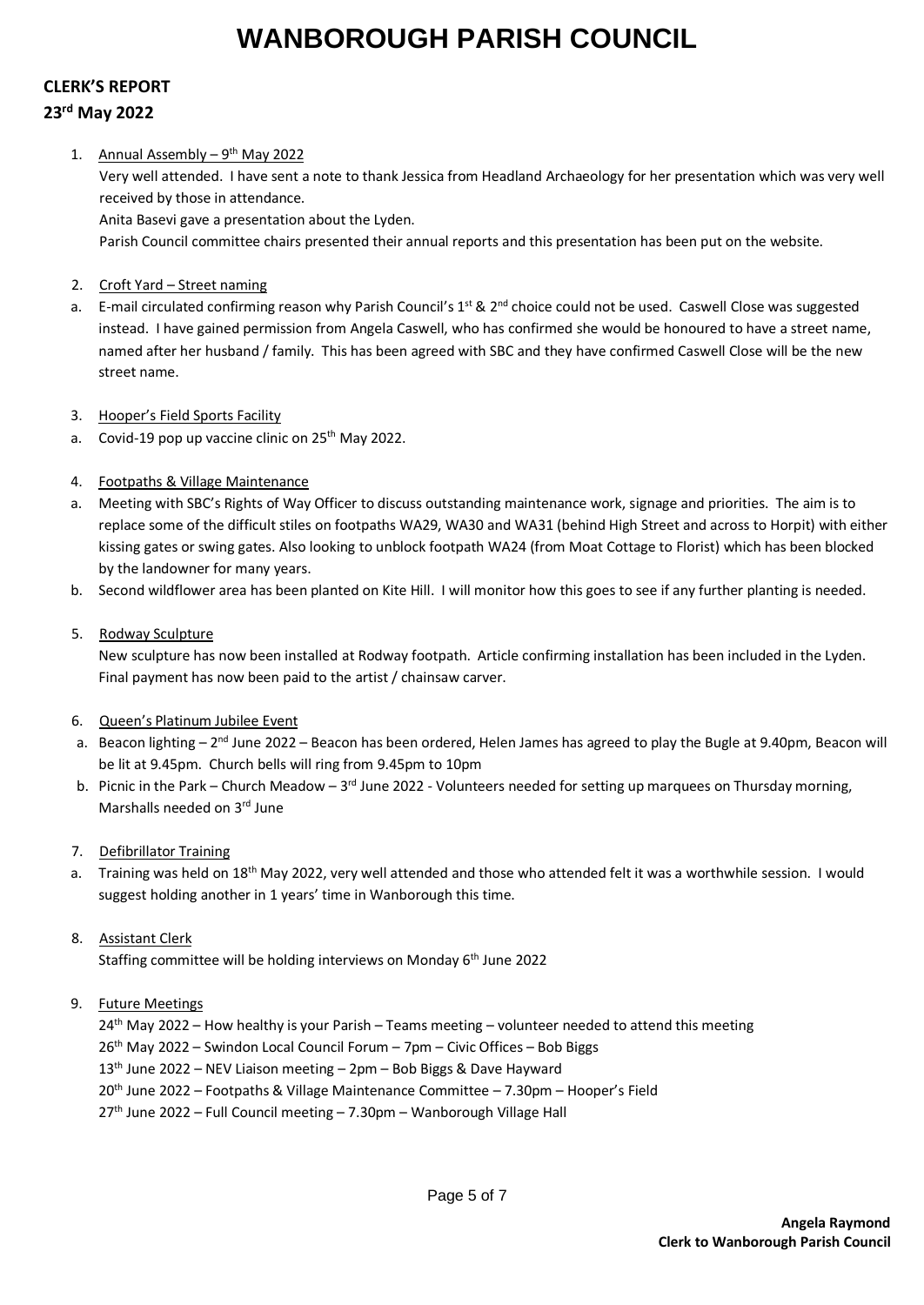### **Wanborough Parish Council**

### **Action Points**

| PC meeting and | Action                                                                                   | Owner                  | <b>Status</b>                                                                                                                                                                                                                                                                                                     | <b>Date</b> |
|----------------|------------------------------------------------------------------------------------------|------------------------|-------------------------------------------------------------------------------------------------------------------------------------------------------------------------------------------------------------------------------------------------------------------------------------------------------------------|-------------|
| minute no      |                                                                                          |                        |                                                                                                                                                                                                                                                                                                                   |             |
|                |                                                                                          |                        |                                                                                                                                                                                                                                                                                                                   | completed   |
| Outstanding    | Springlines Meadow ditch,<br>to chase SBC for<br>confirmation of<br>maintenance contract | Ward<br>Councillor     | Update:-<br>April 21 - SBC confirmed that the Management<br>Company for Adams meadow would take<br>responsibility but SBC to check legal agreement.                                                                                                                                                               |             |
| Sept 2019      | TRO signage at Foxhill - Cllr<br>Hayes request for further<br>information from SBC       | Clerk                  | PC made a request to SBC for signage improvements<br>at Foxhill junction in line with that at Covingham. -<br>remains outstanding.                                                                                                                                                                                |             |
| November 2019  | Install water meters at<br>Hooper's Field for Bowls &<br>Cricket Club                    | Clerk                  | To gain quotes from Plumber<br>Work to be included within expansion project                                                                                                                                                                                                                                       |             |
| June 20        | New Signage at Burycroft                                                                 | Clerk                  | Request sent to SBC Highways for the single bend<br>sign to be replaced with a double bend.<br>To remove the "slow" road markings travelling<br>eastbound.<br>To install a second "double bend" sign in The Marsh<br>at other end of the double bend and install the<br>"slow" road marking in the correct place. |             |
| Oct 20         | Land at the Corner of<br>Church Road                                                     | Clerk /<br>Councillors | WPC to look at registering land at corner of Church<br>Road.<br>SBC have inspected fly tipping                                                                                                                                                                                                                    |             |
| June 21        | <b>Rural Highway Verges</b>                                                              | Clerk                  | E-mailed Sam Mowbray and Brian Pinchbeck to ask if<br>they can supply a schedule of work for Rural<br>Highway Verges confirming how often they cut the<br>verges and when it will be carried out.<br>PC to discuss as part of Parish Deeds review.                                                                |             |
| April 2022     | Church Road<br>(From Callas Hill to Ham<br>Road)                                         | Ward<br>Councillor     | Parish Council have made a request to Ward<br>Councillor to add to his members request list :-<br>Installation of 30mph repeater signs<br>Installation of 30mph white lines on the road                                                                                                                           |             |
|                |                                                                                          |                        |                                                                                                                                                                                                                                                                                                                   |             |